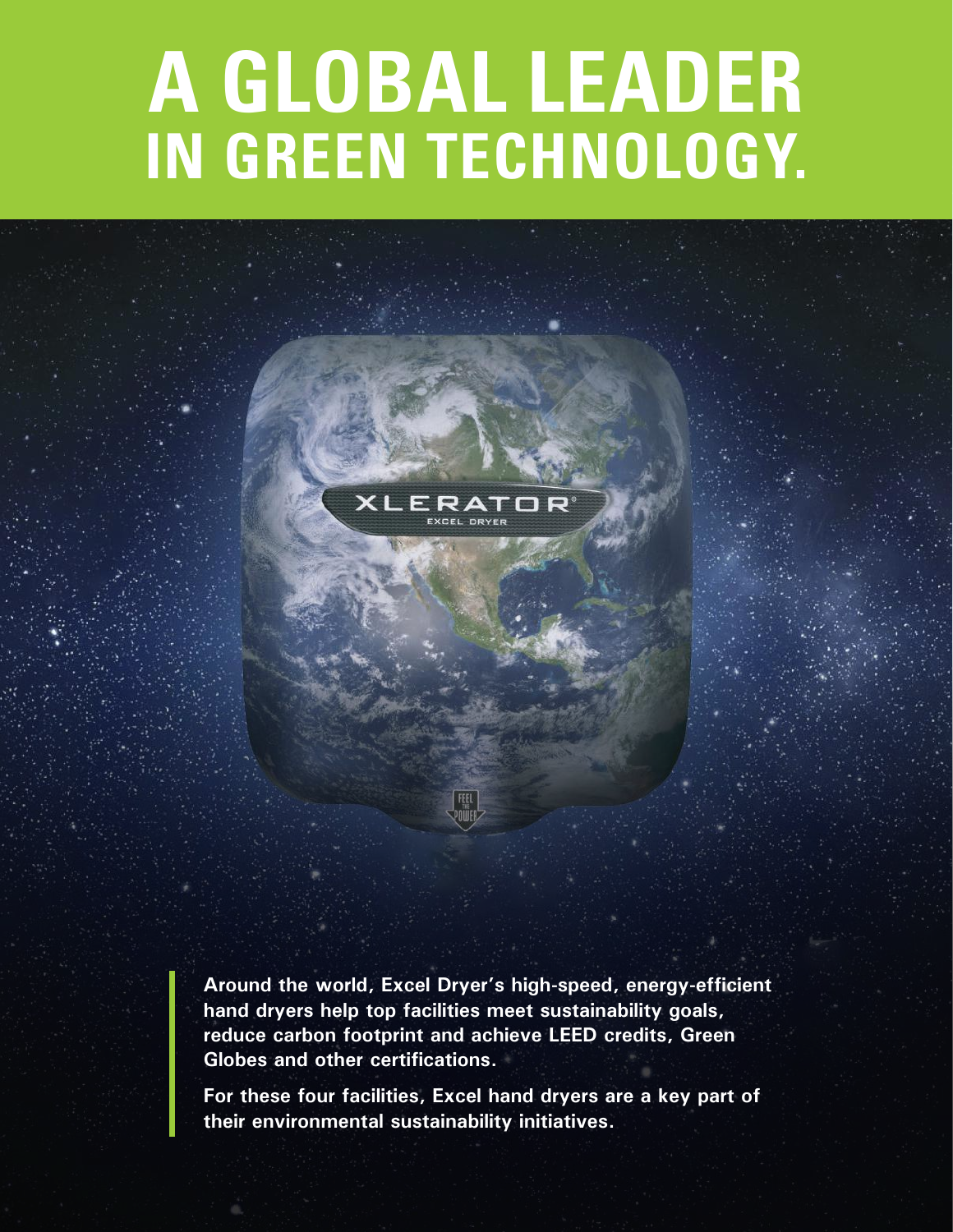

**"Our work is done in harmony with the environment and under the principles of sustainability. For this, we need the best allies including XLERATOR Hand Dryers."**

**MELISSA CARVAJAL,** MANAGER OF SOCIAL **RESPONSIBILITY** AND SUSTAINABILITY



## AMERICA FREE ZONE COSTA RICA

### A SUSTAINABLE FUTURE FOR COSTA RICA

The America Free Zone campus in the heart of Costa Rica is home to more than 23 companies—including Dell, IBM and many other leaders in the technology and services sector.

More than 200 XLERATOR Hand Dryers help increase restroom efficiency and drive home AFZ's commitment to sustainability and green technology.

Costa Rica contains nearly 6% of the world's biodiversity and is a leader in environmental preservation and green energy production. XLERATOR Hand Dryers are right at home in this beautiful country.

**EXAMPLE CASE STUDY VIDEO** 

 $\widehat{\mathsf{xL}}$ ERATOR' **EXCEL DRYER**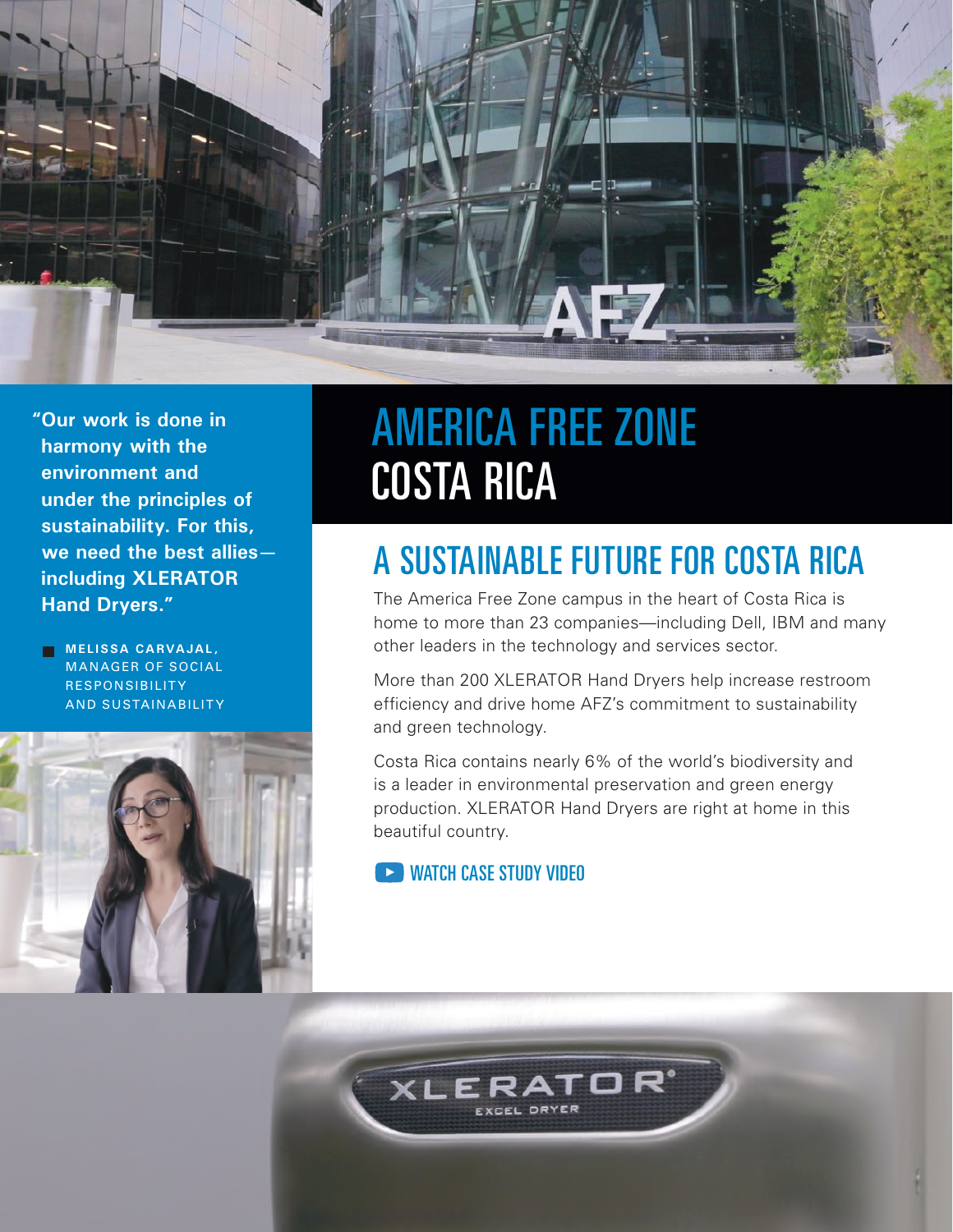

### SEABURY ACTIVE LIFE PLAN COMMUNITY **"**

#### THE FIRST GREEN GLOBE-CERTIFIED LIFE PLAN COMMUNITY

Seabury is the first privately-owned Life Plan Community for adults 50 and over in the United States to receive a Green Globes designation. The designation is a result of Seabury's commitment to employing sustainable building practices with minimal ecological impact, including energy performance and reduction in water consumption.

XLERATOR® Hand Dryers are in all of Seabury's restrooms and are an important part of their mission to create a sustainable, hygienic environment for restroom and staff.

Other green technology innovations on campus include a solar panel system, geothermal energy system and state-of-the-art composter machine.

#### [WATCH CASE STUDY VIDEO](https://www.youtube.com/watch?v=q3oxTbmhgN8&feature=emb_logo)



**At Seabury, we're committed to reducing our carbon footprint. The XLERATOR has helped with sustainability, because we're not using as much power and because of the reduction in paper use. I would definitely recommend other healthcare facilities and continuing care retirement communities use the XLERATOR."**

**RICHARD HEATH,**  CEO

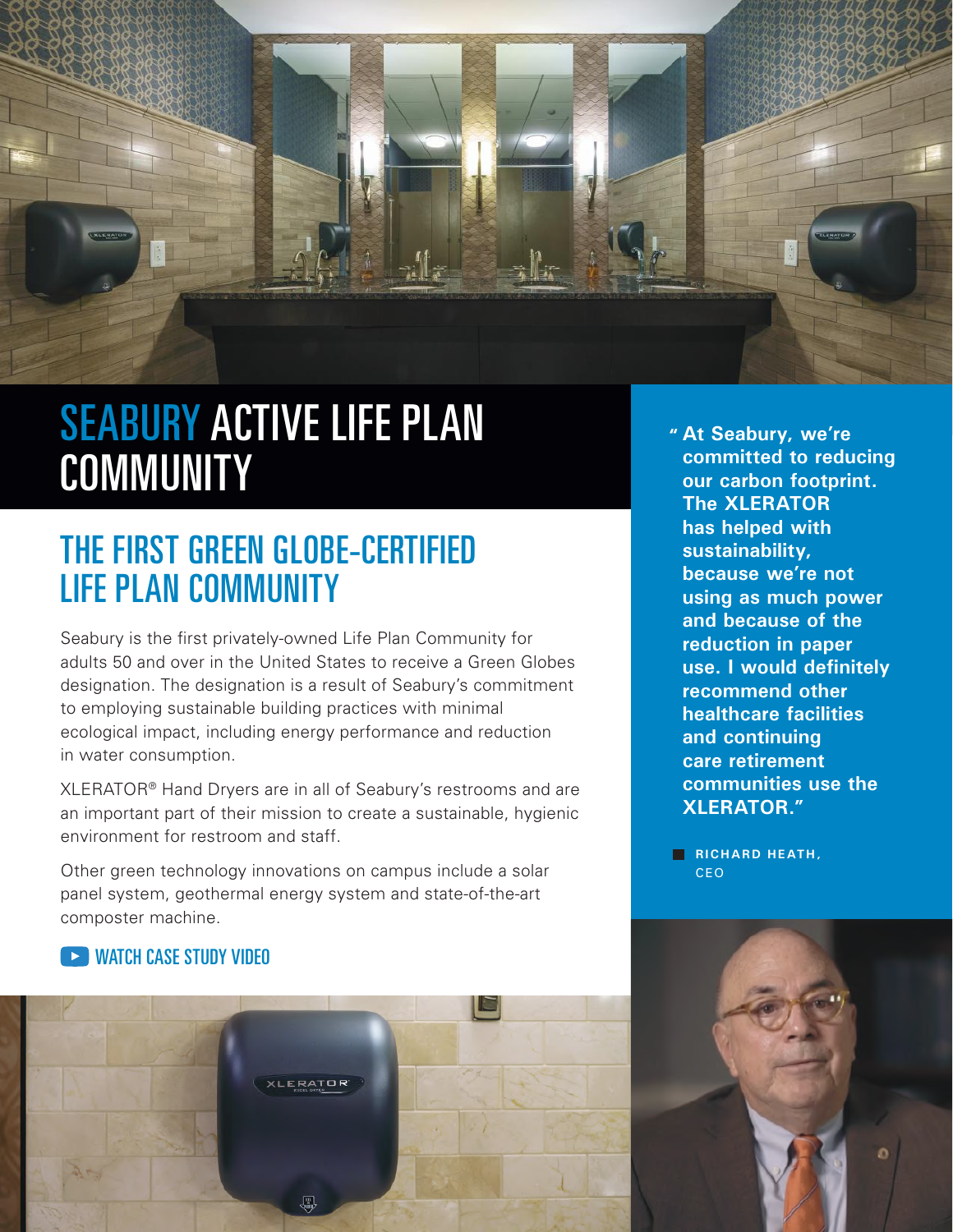

**Sustainability and "environmentally-sound design, throughout the industry, is the biggest trend that we see. Not only in the washroom, but throughout the design of the building."**

**JOHN HARRIS, ARCHITECT** 

# COLLEGIATE CHARTER SCHOOL

### STRAIGHT A'S IN SUSTAINABILITY

Sabis is a global education network that offers an integrated, comprehensive K-12 academic program that prepares students for college, promotes life-long learning and cultivates well-rounded, community-minded individuals.

Harris Associates, designer of the Collegiate Charter School and several other Sabis schools, was committed to maximum sustainability on this project and ThinAir Hand Dryers were an important part of the plan.

The hand dryers not only create a hygienic, sustainable restroom environment for more than 1,000 students, they are also an educational tool in the use of green technology. ThinAir is also specifically designed to meet ADA compliance standards.

**MORTHULUS** 

#### **EXAMPLE AS INCORPORATION CONTROL**